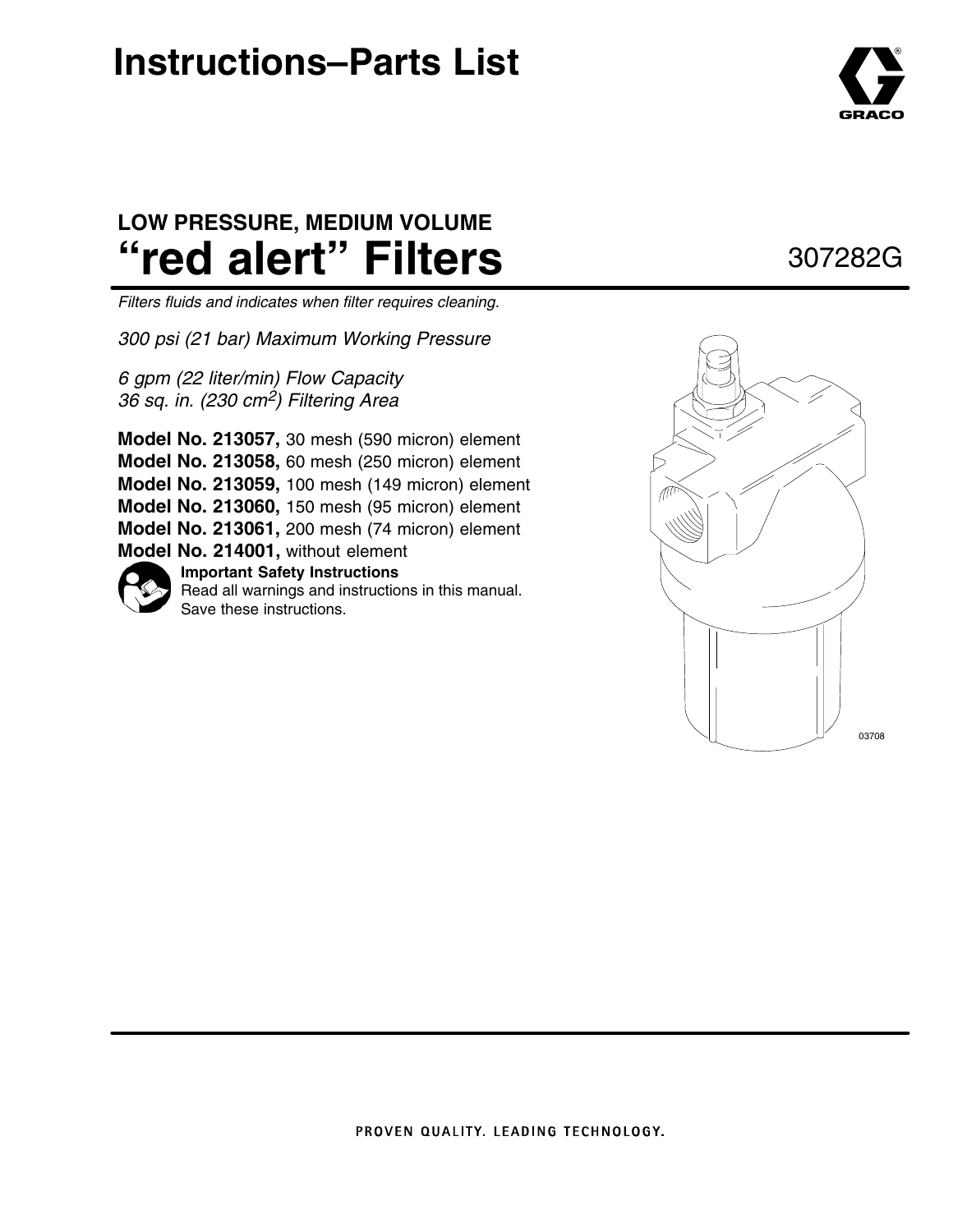# **Installation**

To clean or service the filter without shutting down the system, install a dual filter or a filter bypass system as explained below.

The numbers and letters in parentheses refer to Figs. 1, 2, and 3 and the Parts Drawing. **Accessories** and **Technical Data** are on the front page.

**NOTE:** Allow 3 in. (76 mm) minimum clearance below the filter for easy removal of the bowl (9).

### **Fluid Drain Valve (required in all systems)**

### **WARNING**

A fluid drain valve is required in the base of each fluid filter. Use this drain valve to relieve fluid pressure in the filter, to reduce the risk of serious injury, including fluid injection and splashing in the eyes or on the skin.

Remove the 1/4 npt plug from the bottom of the filter and install an adapter and drain valve (A,B). See Fig. 1.

### **Dual Filter System**

This setup enables you to redirect the fluid to another filter while one filter is cleaned or serviced.

Install two filters as shown in Fig. 1. Install four suitable shutoff valves (D), one at each filter and outlet, to redirect the fluid and isolate the filter not in use.

### **Filter Bypass System**

This setup enables you to redirect the fluid through pipes which bypass the filter while cleaning or servicing the filter.

Install the filter and bypass pipes as shown in Fig. 2. Install four suitable shutoff valves (D), one each at the filter inlet, the filter outlet, the bypass pipe inlet, and the bypass pipe outlet. These valves redirect the fluid and isolate the filter while cleaning and servicing.

## **WARNING**

To reduce the risk of component rupture and serious bodily injury, **do not** exceed *300 psi (21 bar) Maximum Working Pressure*, or the maximum working pressure of the lowest rated component or accessory in your system.

Be sure all components and accessories are rated to withstand the maximum working pressure of your pump.



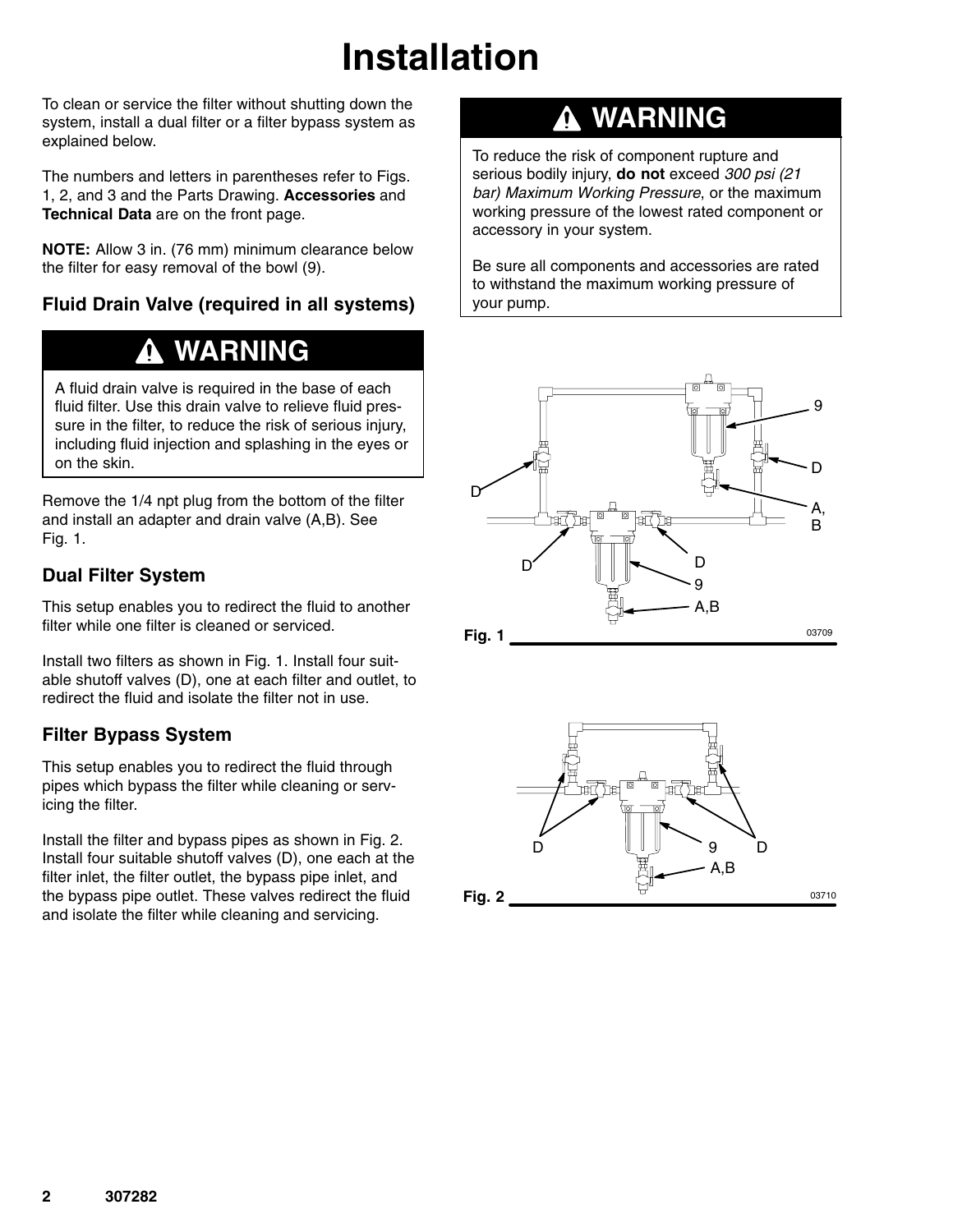# **Service**

## **A CAUTION**

If the filter will not be used for a while, thoroughly clean all the parts in solvent and blow them dry before the paint dries and clogs the filter. To help prevent damaging the parts, do not clean them with a wire brush or sharp object.

### **Indicator**

The indicator provides gradual warning of a dirty element. When the indicator shows 3/4 red, clean the element. If not cleaned promptly, the filter bypass valve opens and fluid will not be filtered.

Replace the indicator assembly (1) if the indicator is not working correctly (it is always red or never red). See Fig. 3.

To convert to a CV75 o-ring for special applications/ fluid compatibility, unscrew the indicator (1), remove the existing o-ring (1a), and replace with 551981 o-ring (must be ordered separately).

### **Bypass Valve**

The valve opens when a dirty element causes the filter's outlet pressure to drop 15 psi (1 bar) below the inlet pressure. This keeps the system pressure steady and prevents the element from collapsing.

Replace the bypass valve (2) if it is damaged or worn.

### **Valve O-Ring**

The o-ring seals the bowl (9) to the housing (3). If material leaks around the bowl, replace the o-ring (6).

Remove the bowl and o-ring. Clean the parts in a compatible solvent. Be careful not to damage the o-ring or sealing surfaces of the bowl and housing. Before assembling, lubricate the parts with No. 2 grease.

### **Bowl, Element and Spring**

To reduce downtime, keep a spare bowl (9), element (7) and spring (8) on hand. Before removing the bowl, direct the fluid through the bypass pipes or shut down the system. Relieve fluid pressure by opening the drain valve (B).

Holding the bowl with a wrench to keep it from turning, screw the drain plug (10) out. After the fluid has drained out, remove the bowl, element and spring. Replace immediately with the spare bowl, element and spring to keep the paint from drying on the housing (3) and other parts. Install the element with the dome end up. Lubricate the threads of the bowl before screwing it into the housing. Tighten it securely.

Clean the bowl, element and spring you removed with a compatible solvent before the paint dries. Do not use a wire brush or sharp object to clean. Store until needed.

**NOTE:** Clean the filter element (7) with a small paint brush. Blow out lodged particles with air, and inspect for damage. Replace if ruptured.

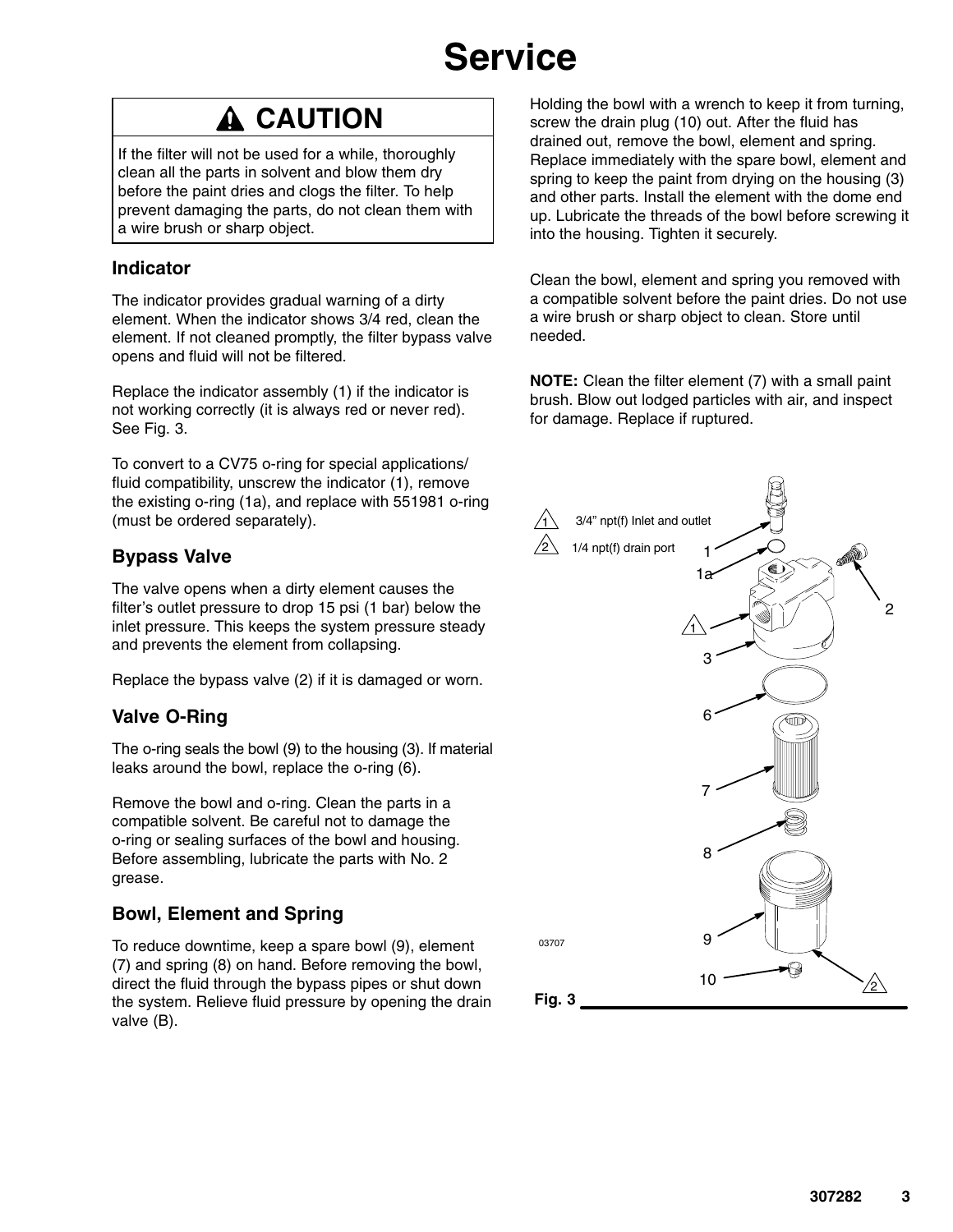#### **Model No. 213057 to 213061** Includes items 1 to 10.

**Model No. 214001** Includes items 1 to 6, 8 to 10; Order the filter element separately from those listed under Ref. No. 7.

| Ref.           |          |                                                           |              |
|----------------|----------|-----------------------------------------------------------|--------------|
| No.            | Part No. | <b>Description</b>                                        | Qty.         |
| 1              | 104125   | INDICATOR, filter (includes 1a)                           | 1            |
| 1a             |          | O-RING, fluoroelastomer                                   | 1            |
|                |          | See Accessories for CV75 o-ring                           |              |
| 2              | 104440   | VALVE, bypass                                             | 1            |
| $3\nu$         | 172699   | HOUSING, filter                                           | 1            |
| 6 <sub>1</sub> | 103209   | O-RING, fluoroelastomer                                   | $\mathbf{1}$ |
|                |          | See Accessories for PTFE o-ring                           |              |
| سما7           | 108106   | ELEMENT, filter,                                          |              |
|                |          | 30 mesh (590 micron                                       |              |
|                |          | (for Model 213057 only)                                   | 1            |
|                | 108107   | ELEMENT, filter,                                          |              |
|                |          | 60 mesh (250 micron)                                      |              |
|                |          | (for Model 213058 only)                                   | 1            |
|                | 108108   | ELEMENT, filter,                                          |              |
|                |          | 100 mesh (149 micron)                                     |              |
|                |          | (for Model 213059 only)                                   | 1            |
|                | 108109   | ELEMENT, filter,                                          |              |
|                |          | 150 mesh (95 micron)                                      |              |
|                |          | (for Model 213060 only)                                   | 1            |
|                | 108110   | ELEMENT, filter,                                          |              |
|                |          | 200 mesh (74 micron)                                      |              |
|                |          | (for Model 213061 only)                                   | 1            |
| $8\nu$         | 102859   | SPRING, element                                           | 1            |
| سما9           | 172725   | <b>BOWL, filter</b>                                       | 1            |
| 10             | 100509   | PLUG, pipe; 1/4 npt                                       | 1            |
|                |          | $\sim$ Keep these spare parts on hand to reduce downtime. |              |



03707



**Parts**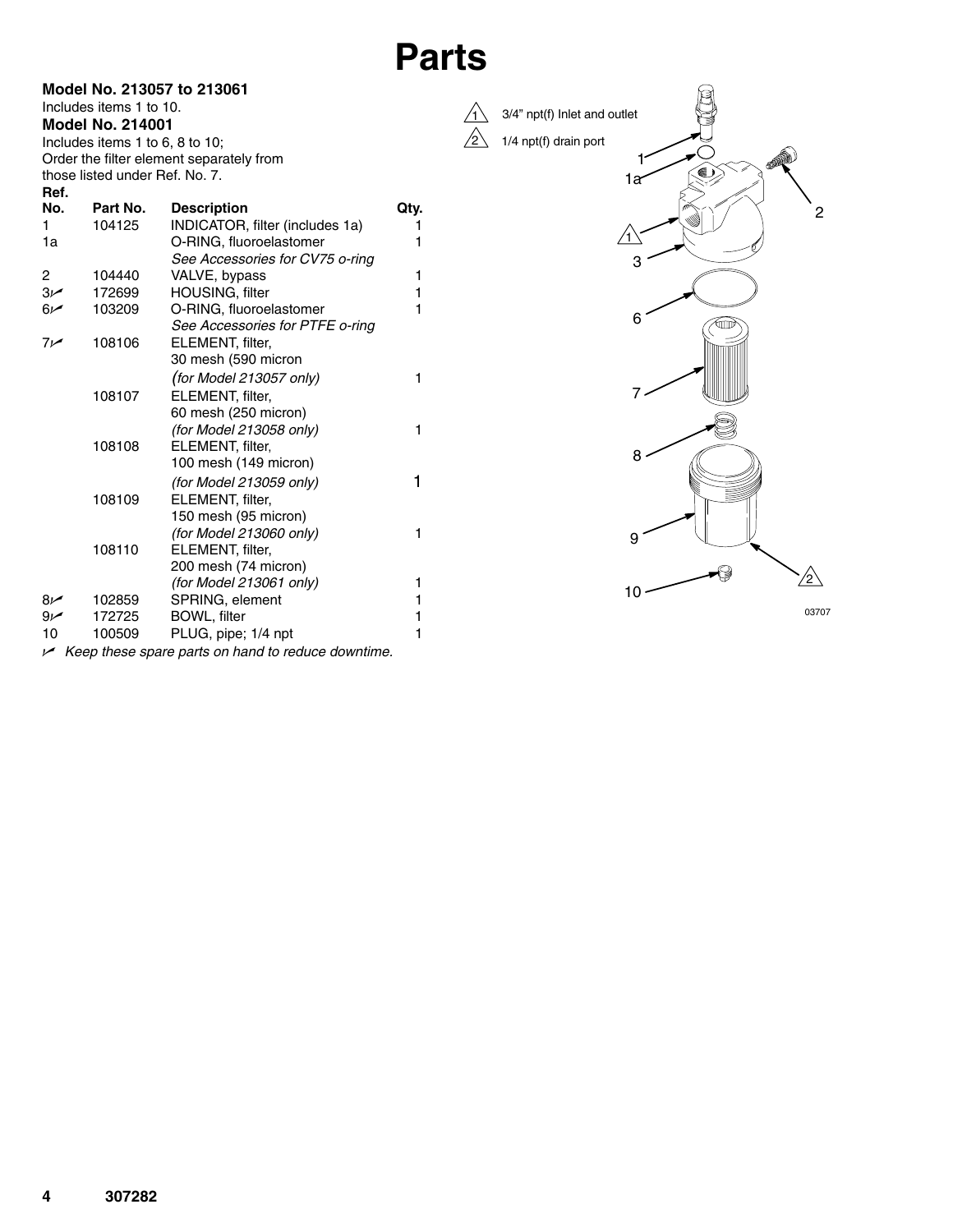## **Accessories**

#### **CV75 Indicator O-Ring 116768**

For use with materials not compatible with the standard fluoroelastomer indicator o-ring

#### **PTFE Housing O-Ring 102857**

For use with materials not compatible with the standard fluoroelastomer o-ring

#### **Drain Valve 208392**

*500 psi (34) Maximum Working Pressure* 1/4 npt $(m)$  x 3/8 npt $(f)$ . PTFE seal. For relieving fluid pressure in the filter.

# **Technical Data**

| Maximum Working Pressure  300 psi (22 bar) |
|--------------------------------------------|
| Flow Capacity 6 gpm (22 liters/min)        |
|                                            |
| Wetted Parts  Anodized Aluminum, ®;        |
| 300 Series Stainless Steel,                |
| PTFE, Plated Steel                         |
|                                            |
| 3.75" (95 mm) depth                        |
| 8.75" (220 mm) height                      |
|                                            |
|                                            |